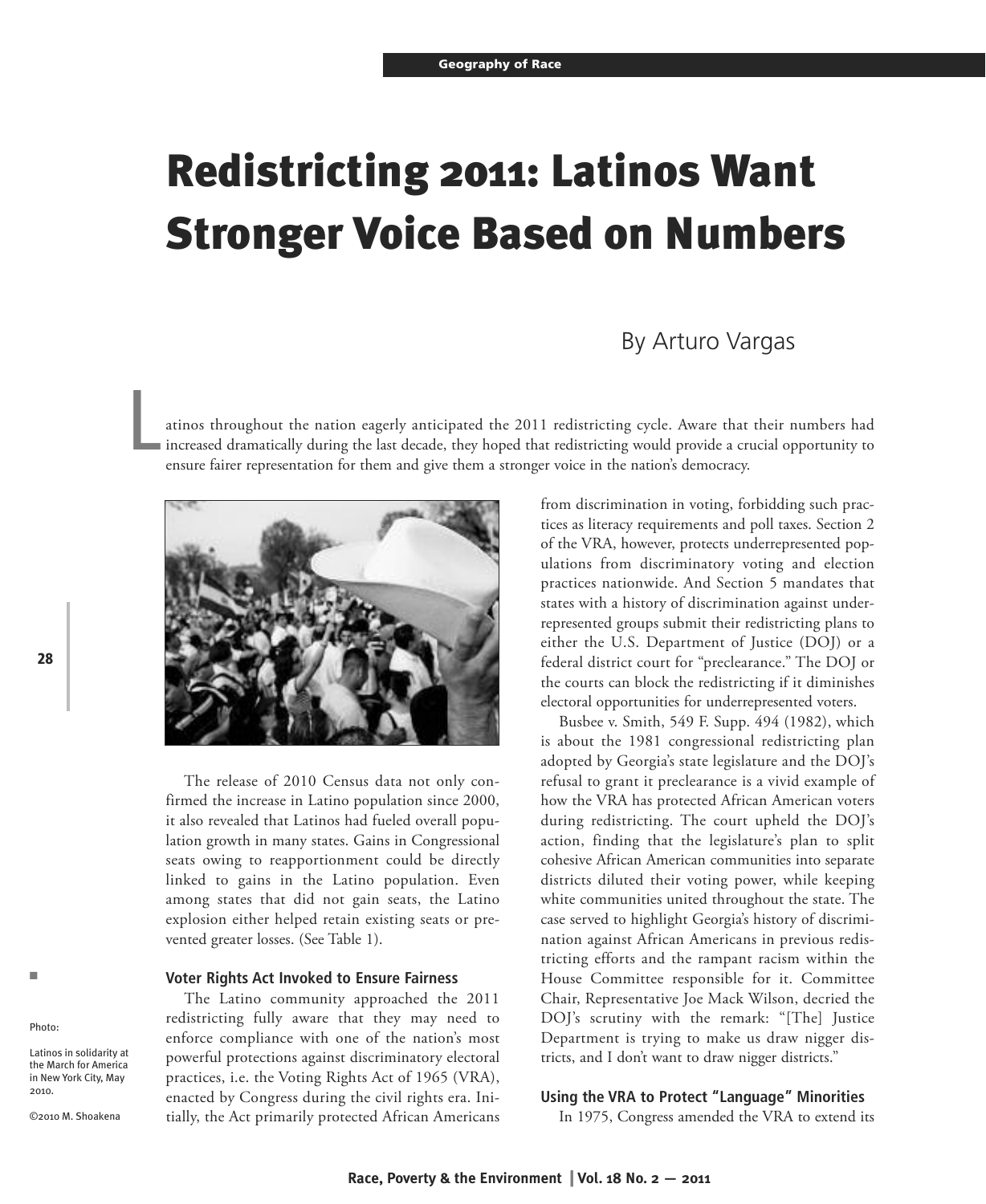protections to "language minorities"—essentially Latinos, Native Americans, Asians, and Pacific Islanders. In 2003, advocates had to invoke the VRA to protect Latino voters in Texas when Republicans, having gained control of the legislature, decided to conduct a mid-decade redistricting for partisan advantage. In LULAC v. Perry, 549 U.S. 399, 435 (2006), the U.S. Supreme Court found that the Texas legislature's plan divided the heavily Latino areas of Webb County and Laredo city to protect an incumbent and required the district lines to be redrawn to comply with the VRA.

The dynamics of redistricting vary depending upon the formal requirements of each state's redistricting processes, its political environment, and the composition of its population. As the 2011 redistricting proceeds, line drawers in each state are charting very different courses for the Latino community, which has made VRA compliance a top priority in its 2011 redistricting advocacy.

Following is a state-by-state look at the 2011 redistricting—through a Latino lens:

#### **Texas**

Latinos hoped that the state's gain of four new congressional districts (the largest increase in the nation) would lead to greater opportunities for representation. But their optimism was tempered by their historic experience of redistricting in Texas, where persistent discrimination against Latinos has resulted in several successful VRA lawsuits.

Last July, rather than submit its redistricting plan to the DOJ for preclearance, the Texas legislature decided to file it in federal court. The DOJ countered with its own filing in the court, claiming that the legislature's congressional and House redistricting plans fail to comply with the VRA. Now Latino civil rights advocates have brought a lawsuit, which argues that the legislature should have created additional Latino majority congressional districts in the Dallas-

| <b>State</b>      | Congressional<br><b>Seat</b><br>Gain/Loss | <b>Total Population</b> |            | Latino<br><b>Population</b><br><b>Increase</b> | <b>Latino Share</b><br>of Population<br>Growth |
|-------------------|-------------------------------------------|-------------------------|------------|------------------------------------------------|------------------------------------------------|
|                   |                                           | 2000                    | 2010       | 2000-2010                                      | 2000-2010                                      |
| Texas             | $+4$                                      | 20,851,820              | 25,145,561 | 2,791,255                                      | 65.0%                                          |
| Florida           | $+2$                                      | 15,982,378              | 18,801,310 | 1,541,091                                      | 54.7%                                          |
| Arizona           | $+1$                                      | 5,130,632               | 6,392,017  | 599,532                                        | 47.5%                                          |
| Nevada            | $+1$                                      | 1,998,257               | 2,700,551  | 322,531                                        | 45.9%                                          |
| Georgia           | $+1$                                      | 8,186,453               | 9,687,653  | 418,462                                        | 27.9%                                          |
| Washington        | $+1$                                      | 5,894,121               | 6,724,540  | 314,281                                        | 37.8%                                          |
| Utah              | $+1$                                      | 2,233,169               | 2,763,885  | 156,781                                        | 29.5%                                          |
| South<br>Carolina | $+1$                                      | 4,012,012               | 4,625,364  | 140,606                                        | 22.9%                                          |
| California        | $\boldsymbol{0}$                          | 33,871,648              | 37,253,956 | 3,047,163                                      | 90.1%                                          |
| Colorado          | $\boldsymbol{0}$                          | 4,301,261               | 5,029,196  | 303,086                                        | 41.6%                                          |
| New Mexico        | $\boldsymbol{0}$                          | 1,819,046               | 2,059,179  | 188,017                                        | 78.3%                                          |
| Illinois          | $-1$                                      | 12,419,293              | 12,830,632 | 497,316                                        | 120.9%*                                        |
| New Jersey        | $-1$                                      | 8,414,350               | 8,791,894  | 437,953                                        | 116.0%*                                        |
| New York          | $-2$                                      | 18,976,457              | 19,378,102 | 549,339                                        | 136.8%*                                        |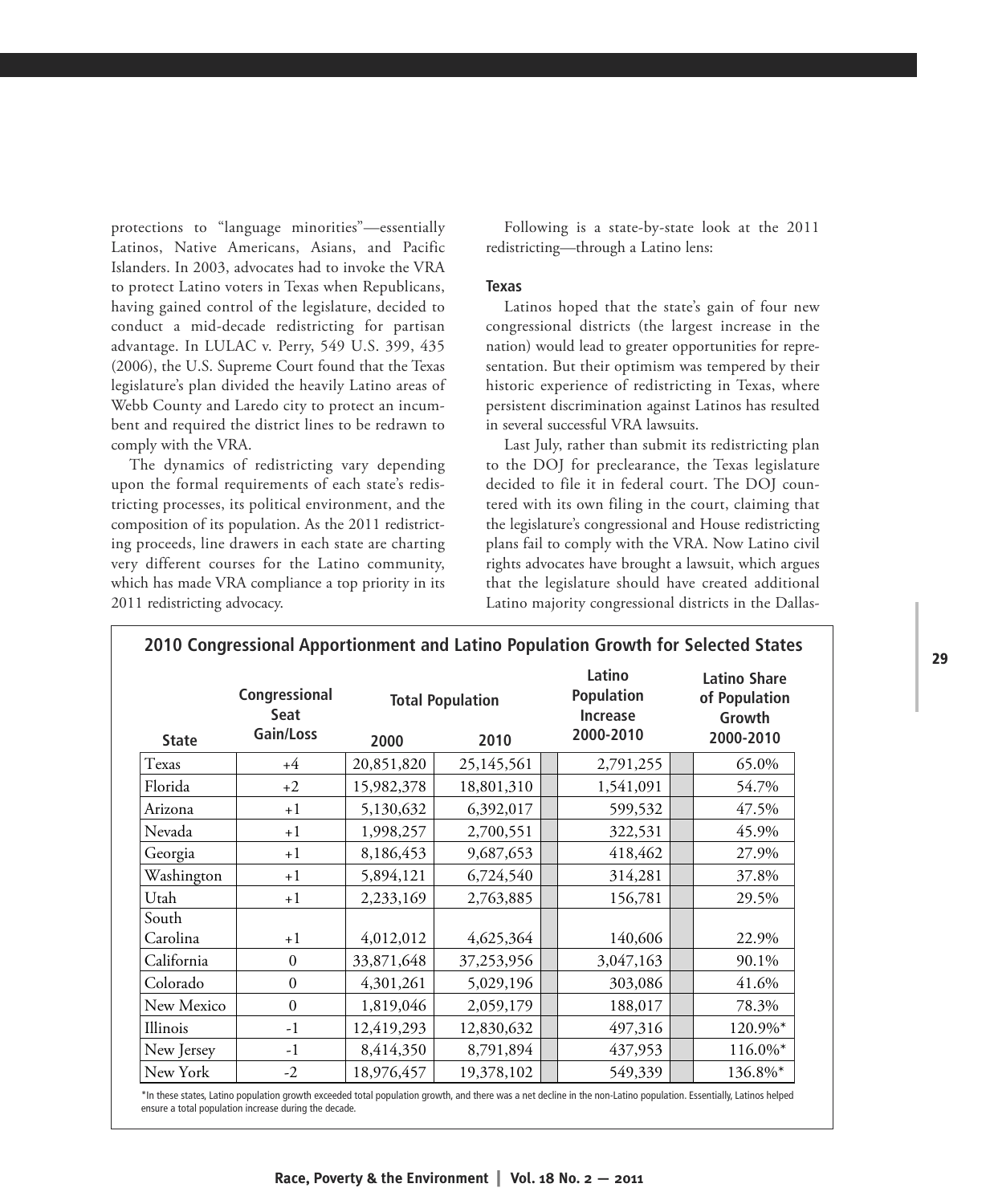Fort Worth area, Harris County, and the southern and western parts of the state. The lawsuit also challenges redistricting plans for the Texas House of Representatives on the grounds that it dilutes Latino voting strength. The Texas redistricting preclearance lawsuit will continue in the U.S. District Court in Washington, DC, where a three-judge panel will make the final decision on VRA compliance.

#### **Nevada**

In Nevada, where Latino growth helped the state gain an additional Congressional seat, fair representation for the Latino community is at the core of the redistricting impasse between Republican Governor Brian Sandoval and the Democratic legislature. Sandoval vetoed plans submitted by the legislature twice, on the grounds that they do not create a congressional district with a large enough Latino population to enable them to elect the candidate of their choice. But the Democratic legislature and some Latino advocates believe that the plans are more advantageous to Latinos because they will be able to choose representatives more effectively if they can influence the outcome of the election within a wider spread of Congressional districts. Other Latino advocates, however, believe that the Governor's congressional plan does a better job of uniting Latino voters.

As yet, no final redistricting plans are in place in Nevada but several lawsuits have been filed and the new districts will likely be determined by the courts.

#### **Arizona**

Latinos are at the center of a tug-of-war between Republicans and Democrats in Arizona, where Latino population growth helped the state gain an additional congressional district. The state's redistricting plan will undergo special scrutiny because it is subject to the requirements of Section 5 of the VRA. Although redistricting has just begun, there is already an intense public debate about the value of VRA compliance. Under Arizona state law, redistricting plans must promote competitive elections where both Republicans and Democrats have an equal opportunity to be elected in a single district. However, there is significant tension between creating competitive districts and complying with the VRA, which

requires districts to unify communities that share similar demographic characteristics and voting patterns. Since Arizona Latinos are more likely to register as Democrats (51 percent) than as Republicans (17 percent), districts that unite Latinos with shared voting patterns may not be competitive in general elections, although many districts have very competitive party primary races.

Some Arizona groups are critical of the VRA and are advocating for it to be a lower priority than partisan competitiveness in the state's redistricting. Late last August, Arizona Attorney General Tom Horne filed a lawsuit challenging the constitutionality of Section 5 of the VRA. In light of Arizona's recent history of enacting anti-Latino and anti-immigrant legislation, Latinos in the state will need to actively fight back to protect Latino voting rights during the redistricting process.

# **Florida**

Following a gain of two congressional districts in the state owing to Latino population growth, Latino civil rights groups are advocating for a Central Florida congressional district where much of the state's population increase occurred. As it proceeds with redistricting, the Florida legislature must apply new redistricting criteria that voters added to the state Constitution through ballot measures in the November 2010 elections. The controversial new criteria prohibit the legislature from drawing districts with the intent to favor or disfavor a political party or incumbent. Although the purpose of this prohibition is to prevent unfair partisan gerrymandering and incumbent protection, some civil rights advocates are concerned that it might impair the legislature's ability to draw VRA-compliant districts.

#### **California**

Latinos were responsible for 90 percent of the state's population growth in the last decade, which prevented the state from losing a congressional seat. For the first time, a Citizens Redistricting Commission drew the lines for California's congressional and state districts. Latinos were actively engaged in community mobilization and advocacy efforts to ensure that the divisions would provide greater Latino elec-